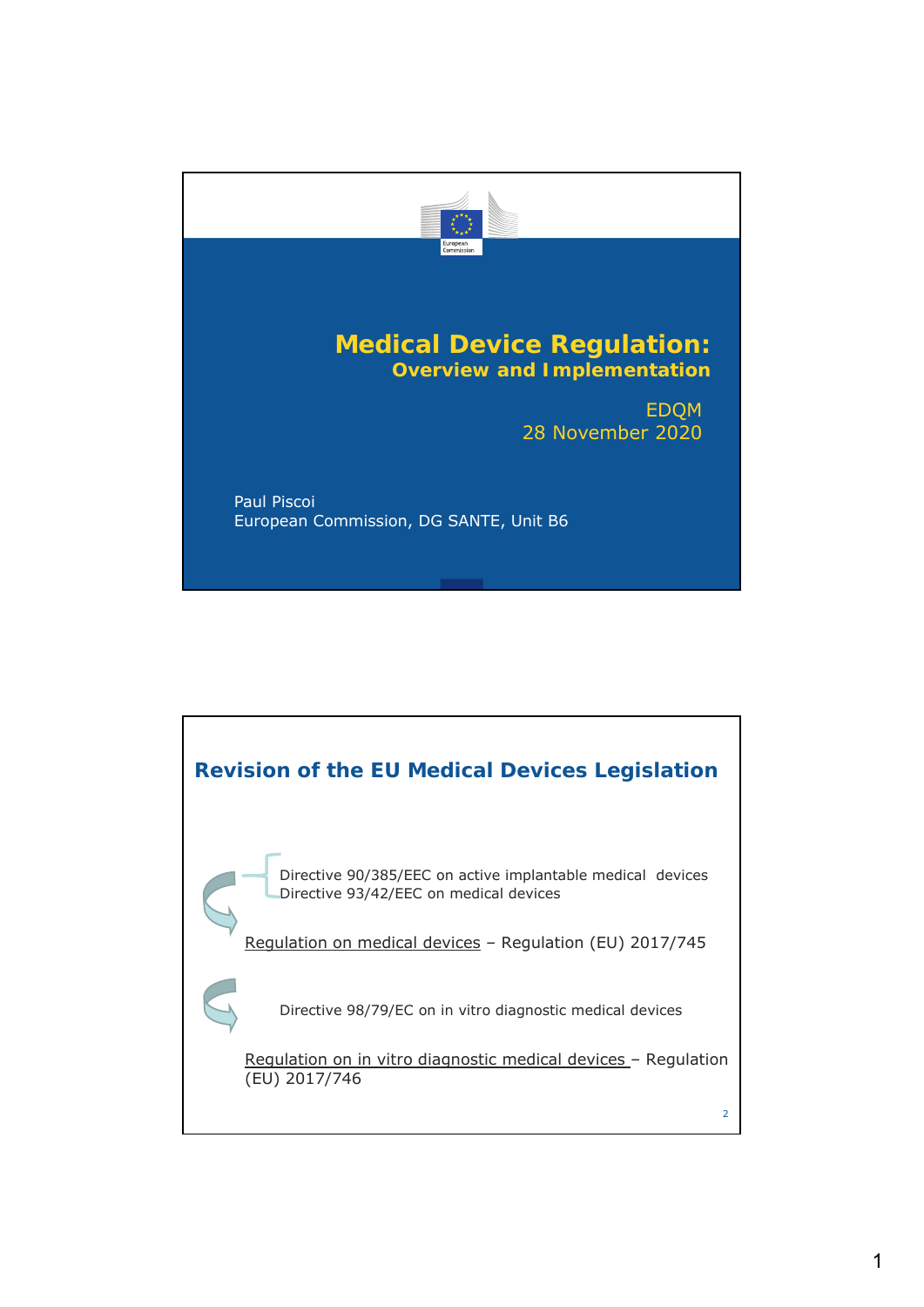

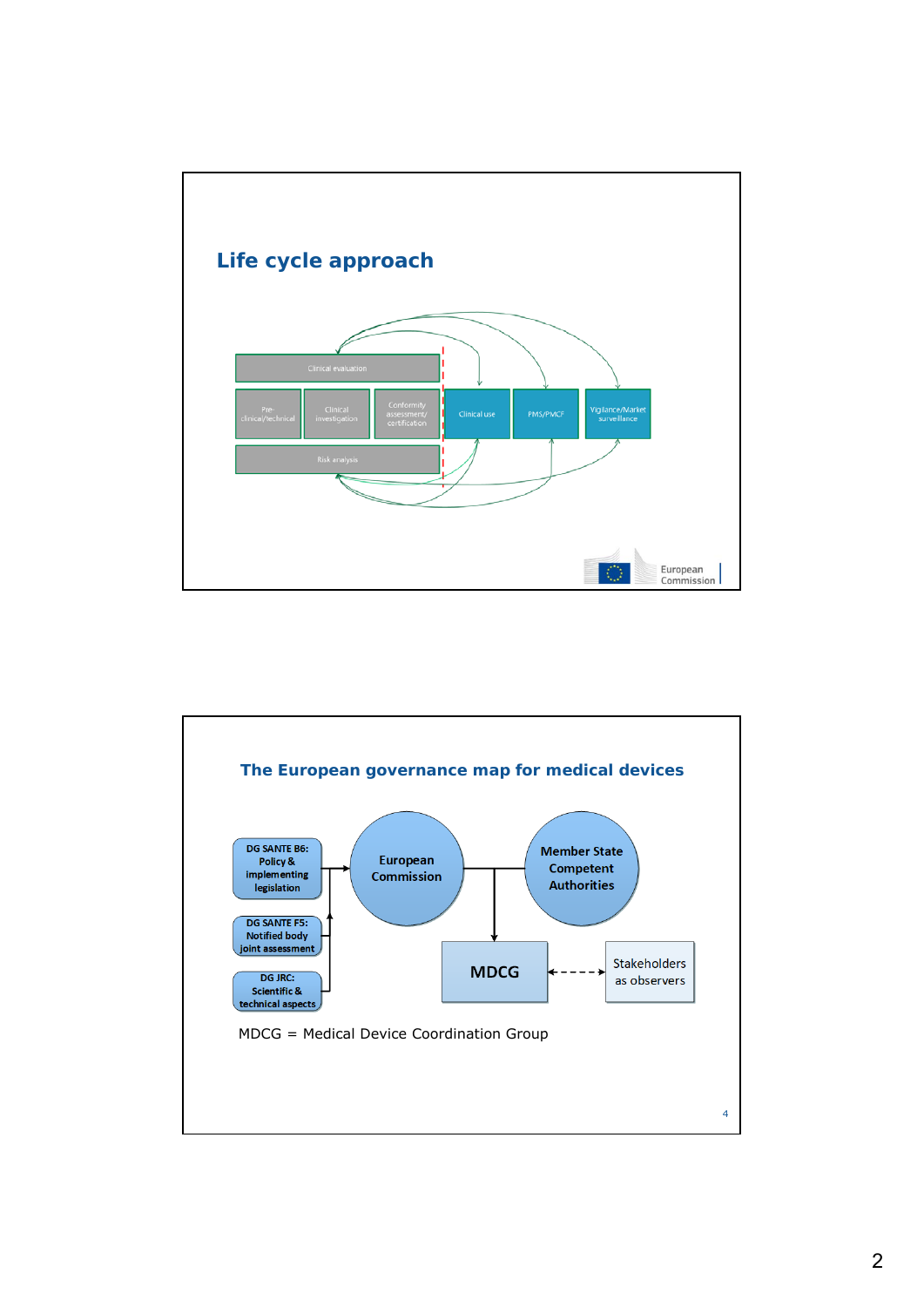

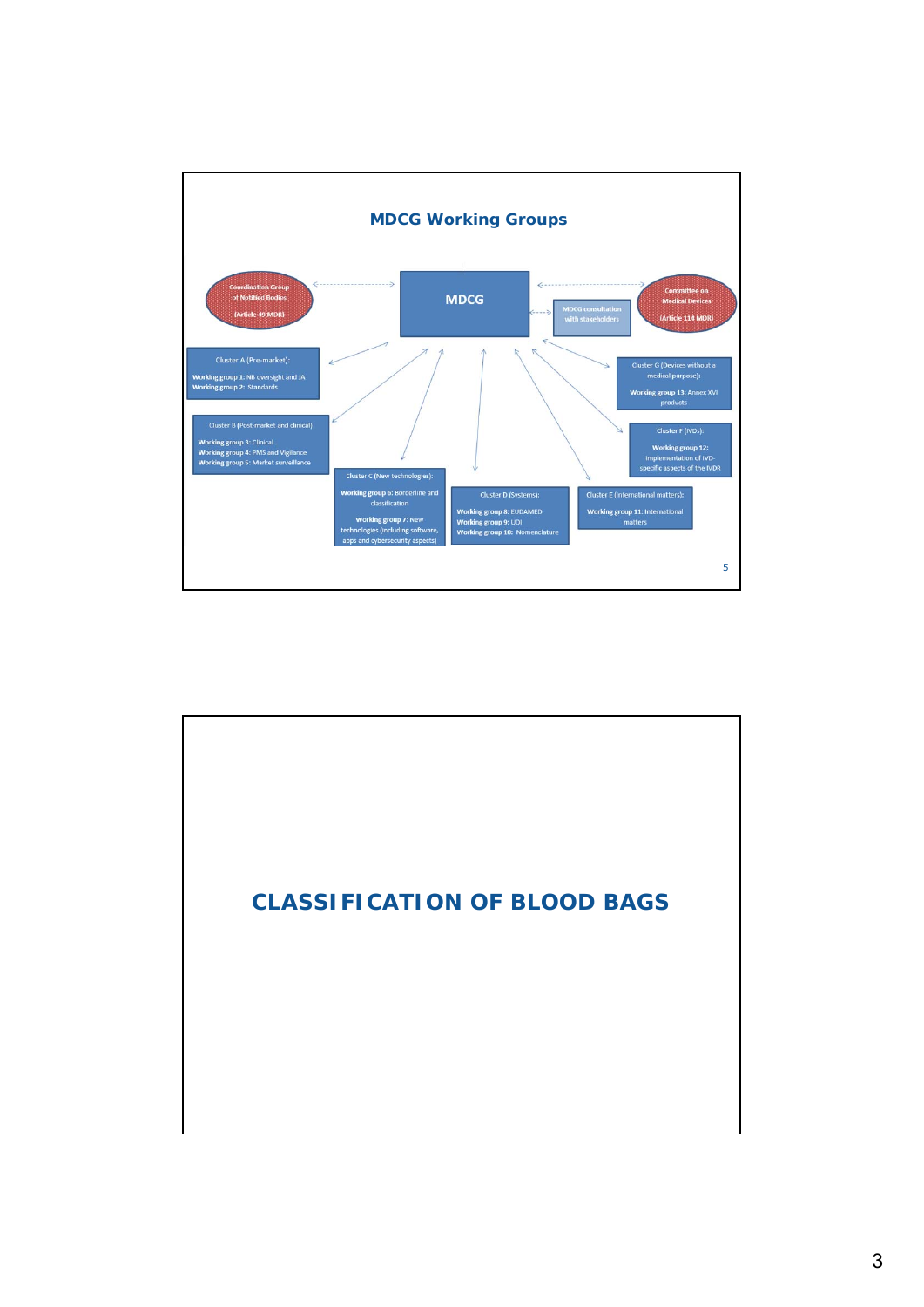

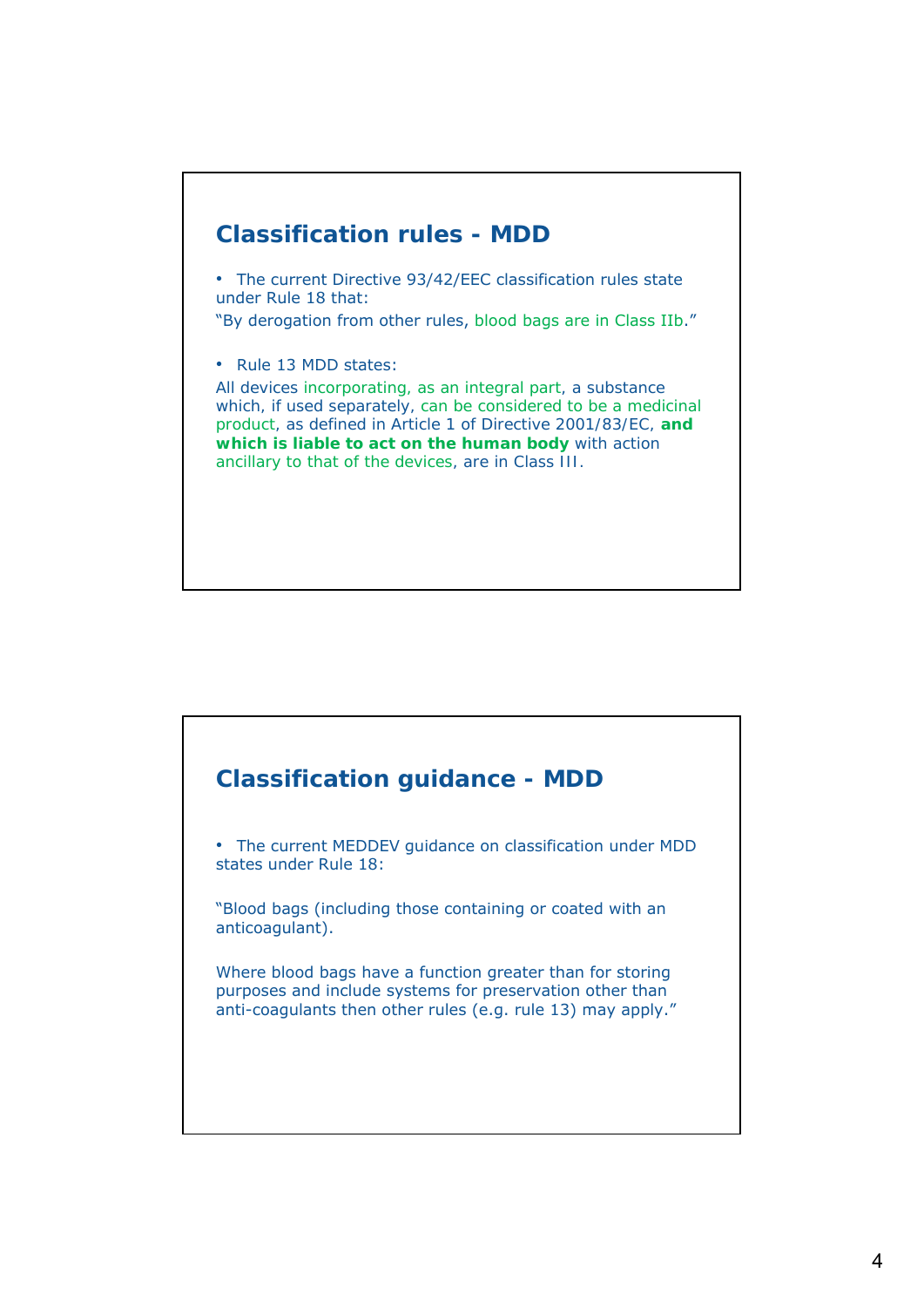

#### **Classification rules - MDR**

- Under the MDR, the wording 'liable to act on the human body' has been removed from the text of Rule 14 (equivalent Rule 13 under MDD).
- Therefore medical devices which contain an ancillary medicinal substance will fall under rule 14.
- As a consequence there is no longer a requirement for the manufacturer to determine whether the ancillary medicinal substance is liable to act on the body.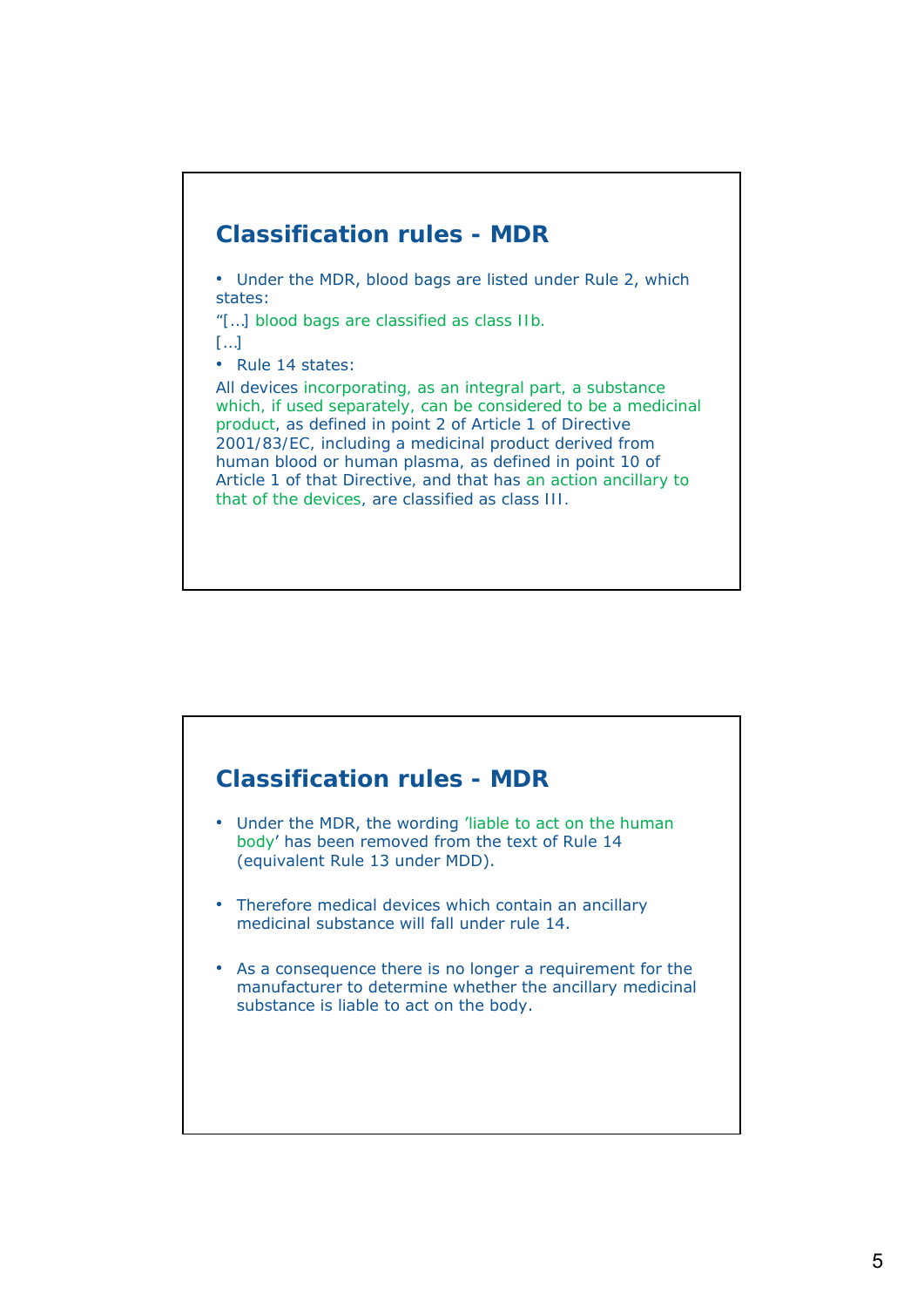# **CLINICAL EVALUATION**

## **Clinical evaluation – Art 61**

Confirmation of conformity with relevant general safety and performance requirements[…] shall be based on clinical data providing sufficient clinical evidence […].

The manufacturer shall specify and justify the **level of clinical evidence** […]. That level of clinical evidence shall be appropriate in view of the characteristics of the device and its intended purpose.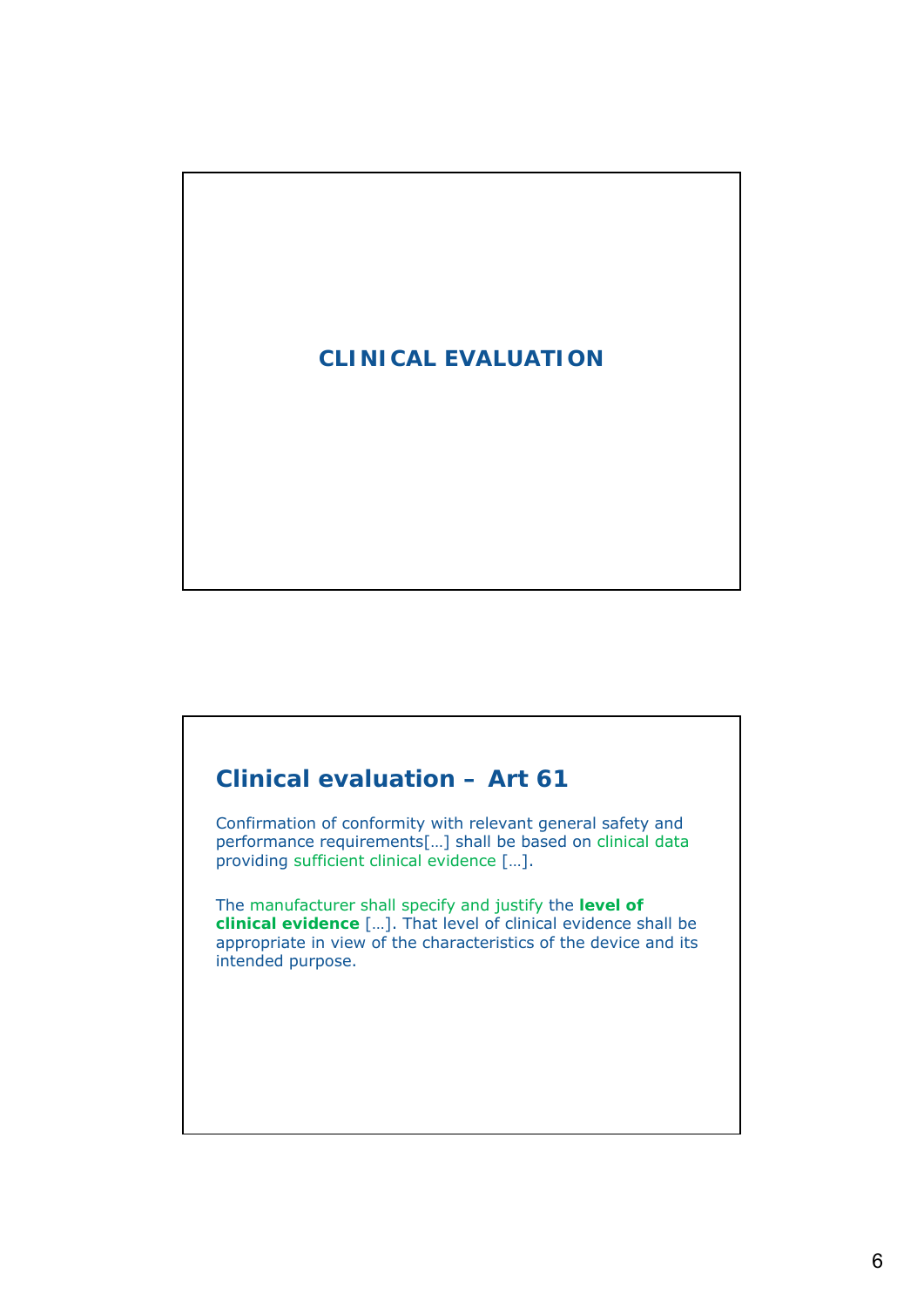## **Clinical evaluation – Art 61**

4. In the case of implantable devices and class III devices, clinical investigations shall be performed, except if: — the device has been designed by modifications of a device already marketed by the same manufacturer, — the modified device has been demonstrated by the manufacturer to be equivalent to the marketed device[…], and — the clinical evaluation of the marketed device is sufficient to demonstrate conformity of the modified device with the relevant safety and performance requirements.

In this case, the notified body shall check that the PMCF (Post Market Clinical Follow-up) plan is appropriate and includes post market studies to demonstrate the safety and performance of the device.

# **Clinical evaluation – Art 61** 6. The requirement to perform clinical investigations pursuant to paragraph 4 shall not apply to implantable devices and class III devices: which have been lawfully placed on the market or put into service in accordance with Directive 90/385/EEC or Directive 93/42/EEC and for which the clinical evaluation: — is based on **sufficient clinical data**, and — is in compliance with the relevant product-specific CS for the clinical evaluation of that kind of device, where such a CS is available;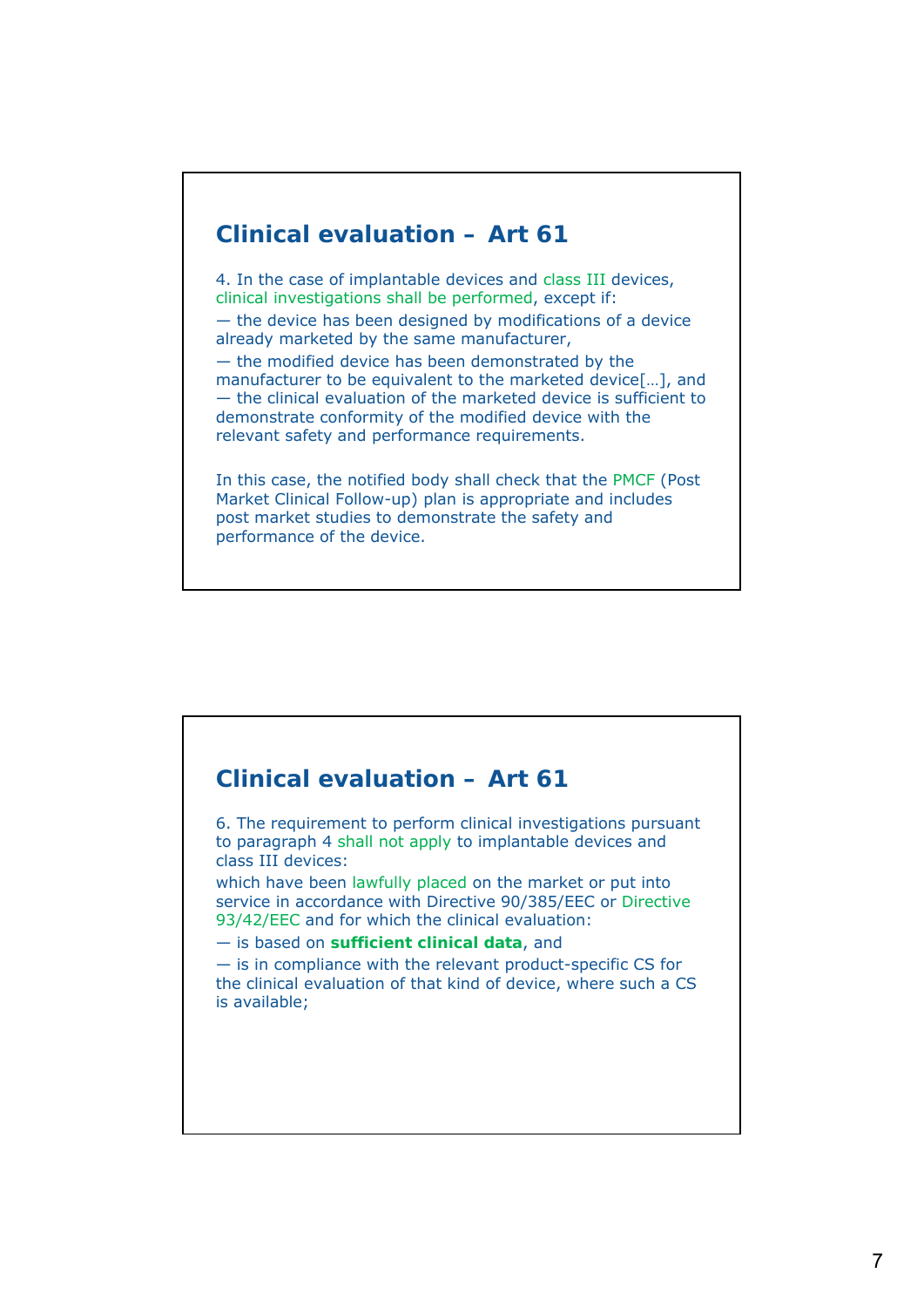

(48) 'clinical data' means information concerning safety or performance that is generated from the use of a device and is sourced from the following:

— clinical investigation(s) of the device concerned,

— clinical investigation(s) or other studies reported in scientific literature, of a device for which equivalence to the device in question can be demonstrated,

— reports published in peer reviewed scientific literature on other clinical experience of either the device in question or a device for which equivalence to the device in question can be demonstrated,

— clinically relevant information coming from post-market surveillance, in particular the post-market clinical follow-up;

## **Relevant guidance - equivalence**

MDCG 2020-5 Clinical Evaluation - Equivalence

https://ec.europa.eu/health/sites/health/files/md\_sector/docs/md\_mdcg\_202 0\_5\_quidance\_clinical\_evaluation\_equivalence\_en.pdf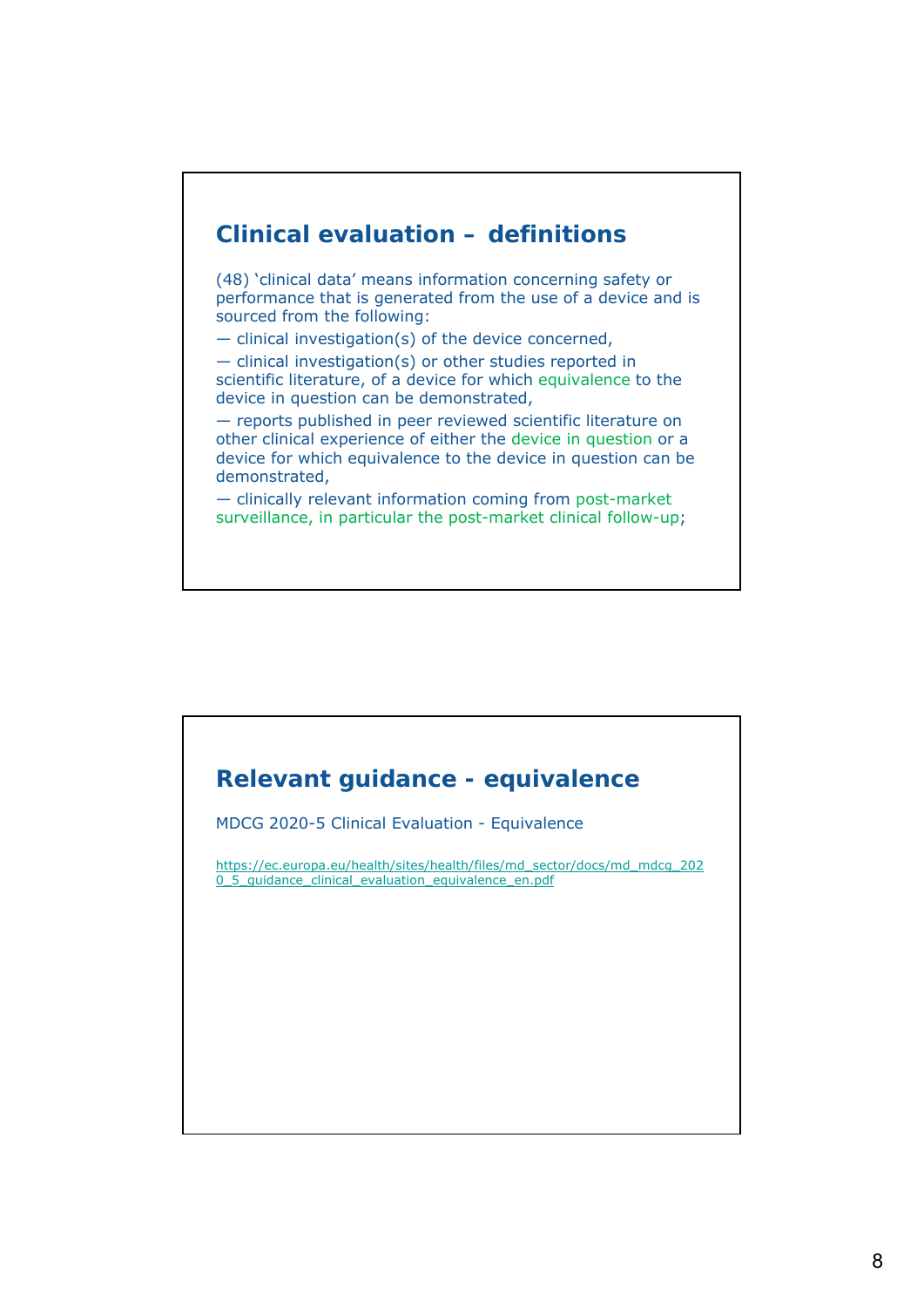

• a long history on the market.

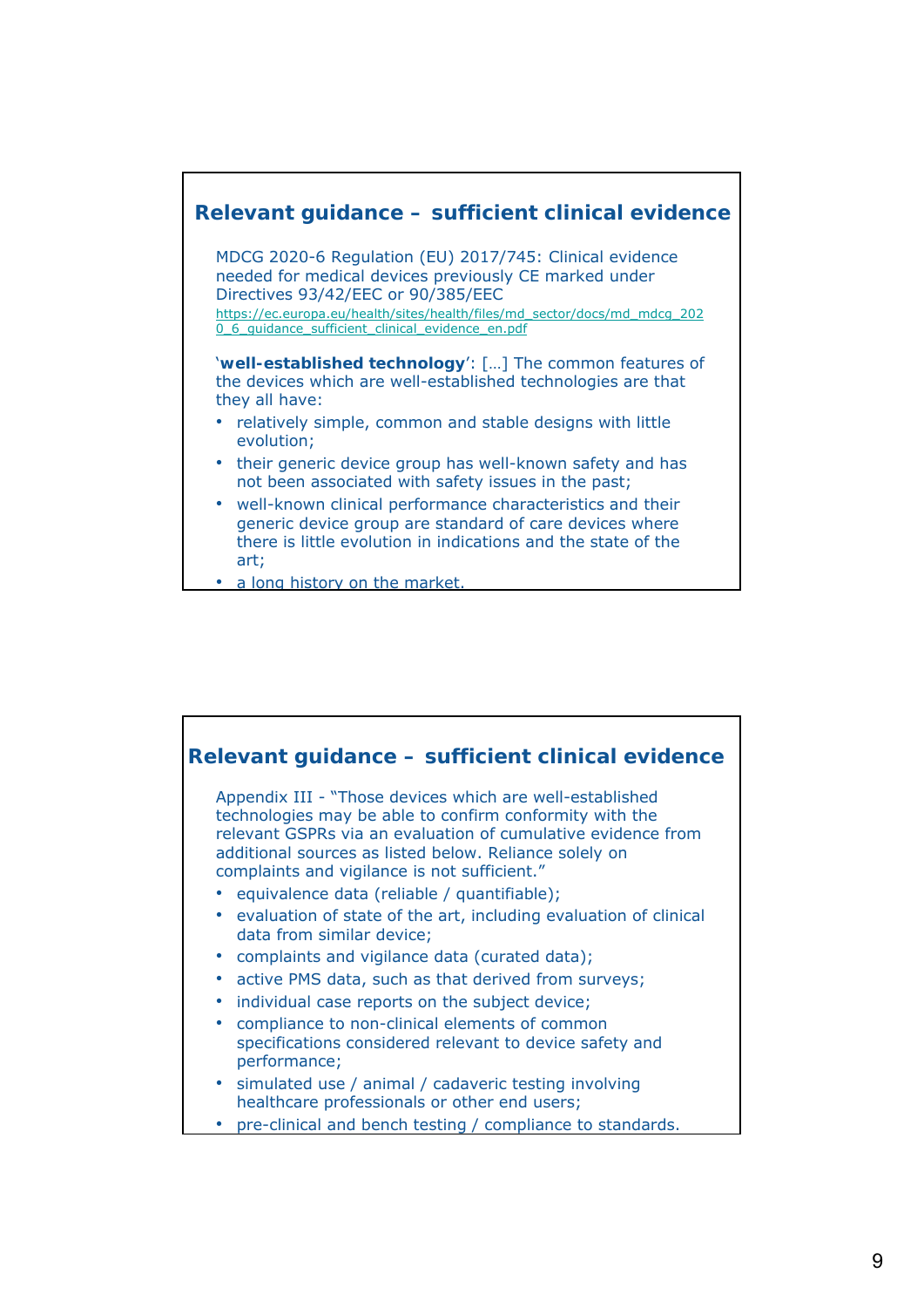# **Consultation of authorities for medicinal products**

## **Consultation procedure - MDD**

The current Directive 93/42/EEC Annex I 7.4 requires that:

"Where a device incorporates, as an integral part, a substance which, if used separately, may be considered to be a medicinal product as defined in Article 1 of Directive 2001/83/EC and **which is liable to act upon the body** with action ancillary to that of the device, the quality, safety and usefulness of the substance must be verified by analogy with the methods specified in Annex I to Directive 2001/83/EC.

For the substances referred to in the first paragraph, the notified body shall […] seek a scientific opinion from one of the competent authorities designated by the Member States or the European Medicines Agency(EMEA) […]"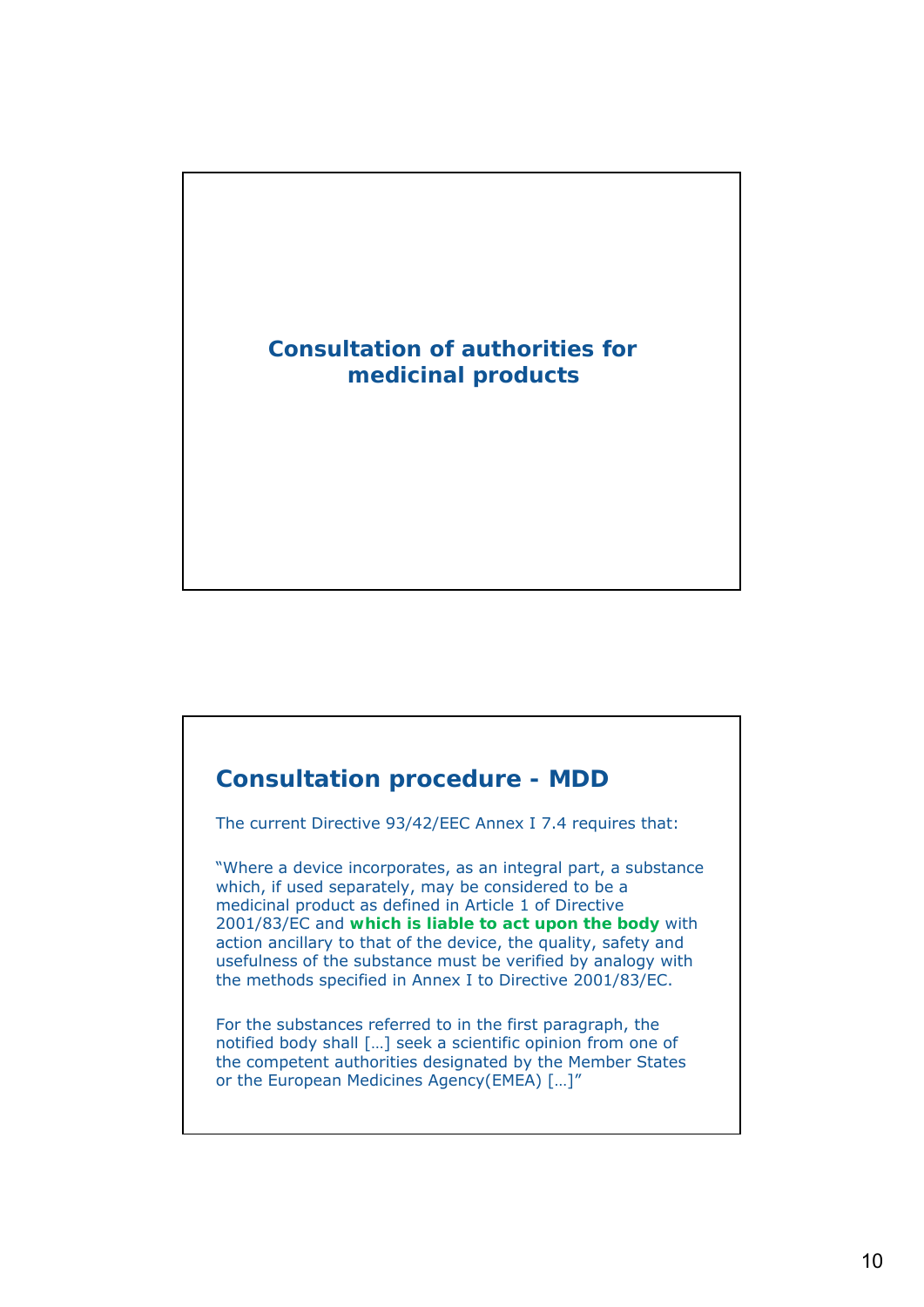### **Consultation procedure - MDR**

Annex IX to the MDR (also referenced by X)

"(a) Where a device incorporates, as an integral part, a substance which, if used separately, may be considered to be a medicinal product within the meaning of point 2 of Article 1 of Directive 2001/83/EC, including a medicinal product derived from human blood or human plasma and that has an action ancillary to that of the device, the quality, safety and usefulness of the substance shall be verified by analogy with the methods specified in Annex I to Directive 2001/83/EC.

(b) Before issuing an EU technical documentation assessment certificate, the notified body shall, […], seek a scientific opinion from one of the competent authorities designated by the Member States in accordance with Directive 2001/83/EC or from the EMA […]"

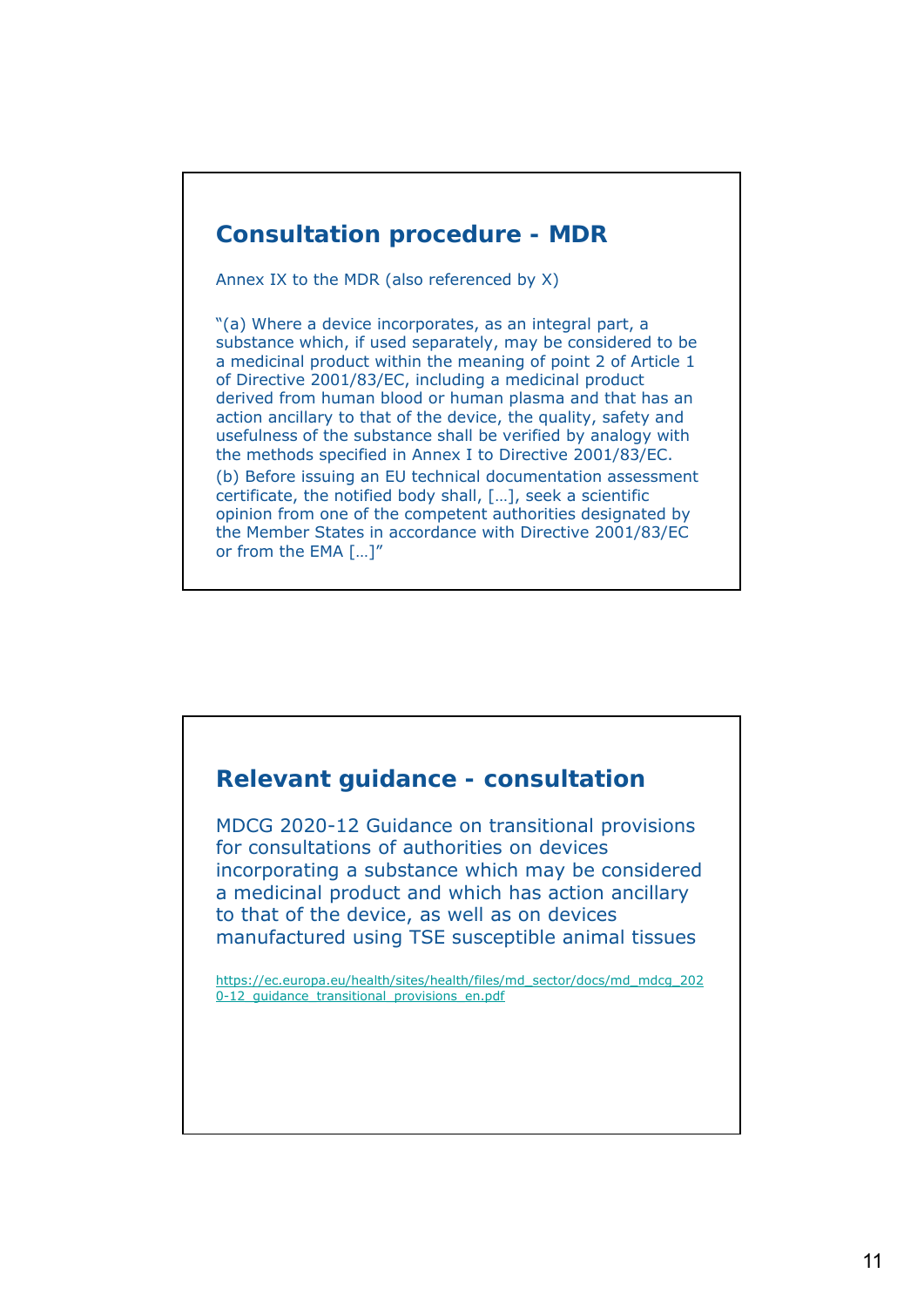

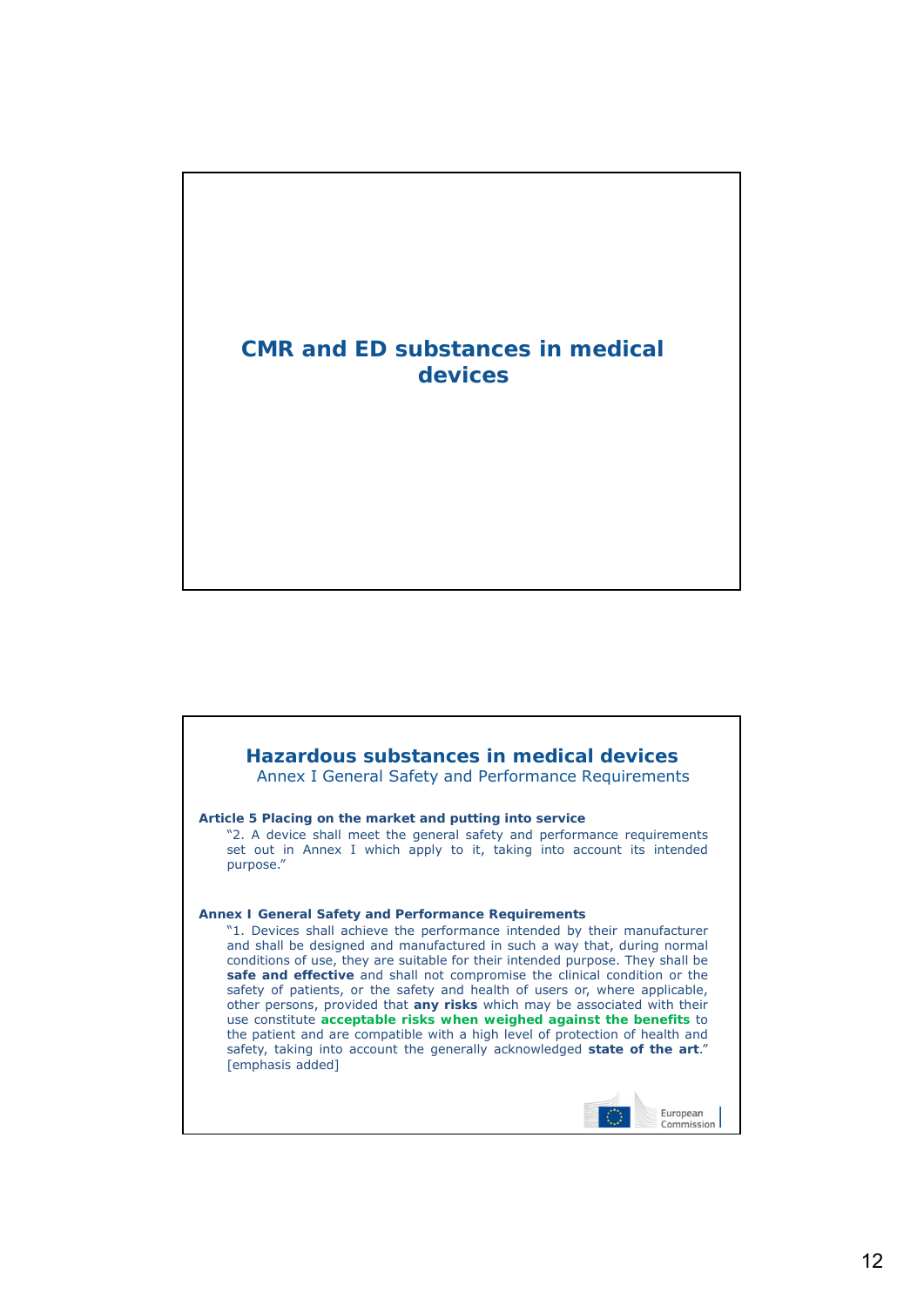

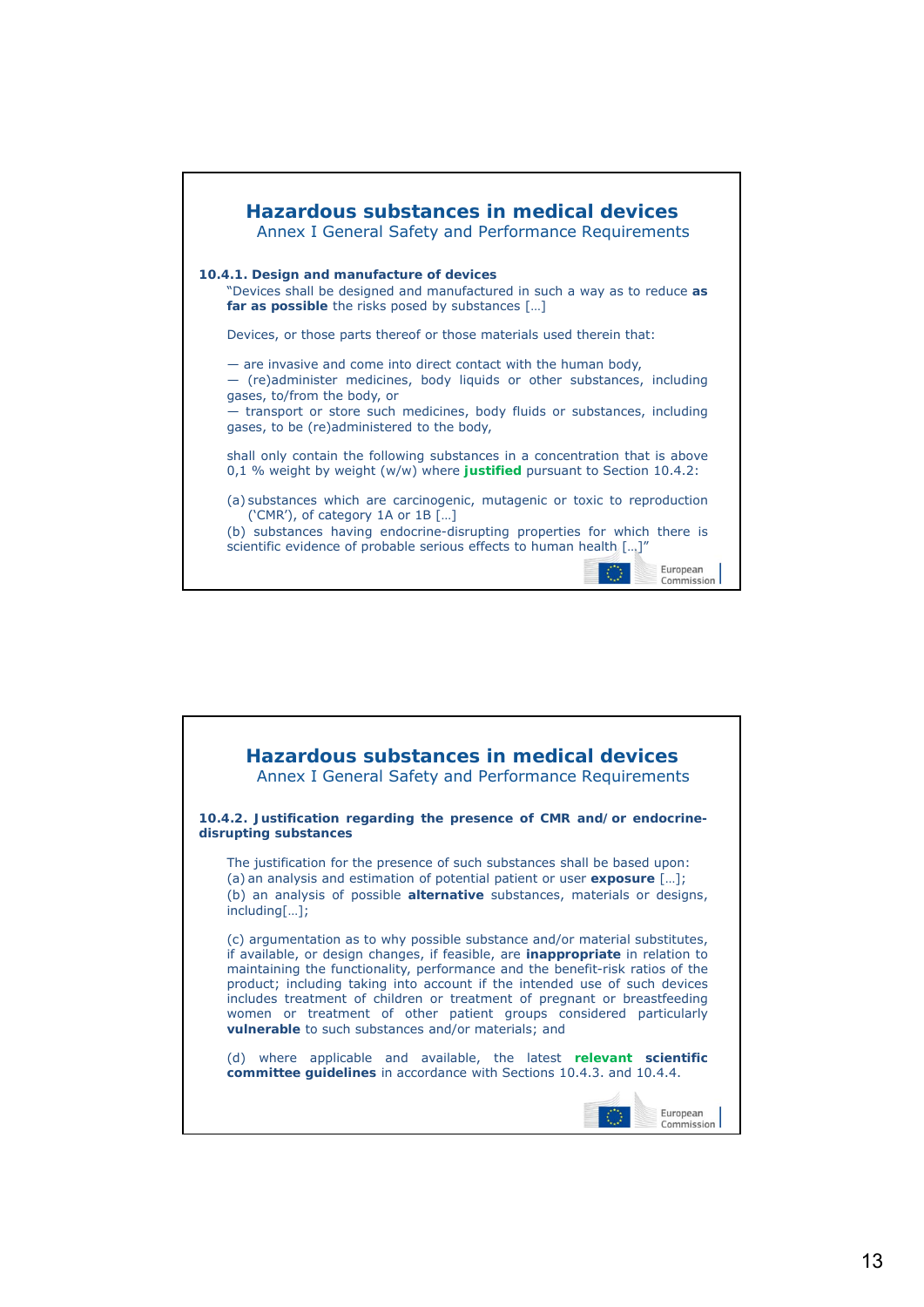

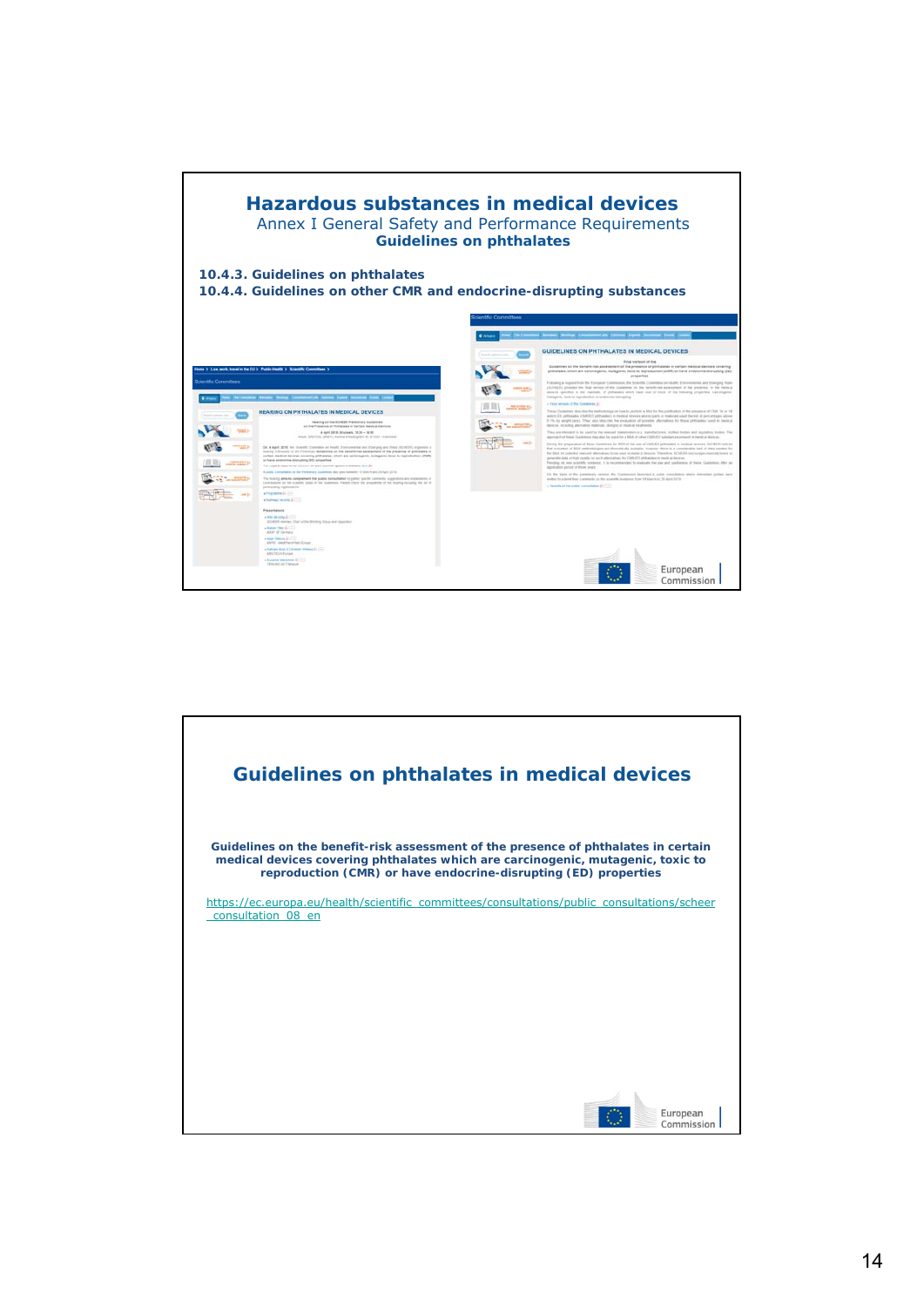